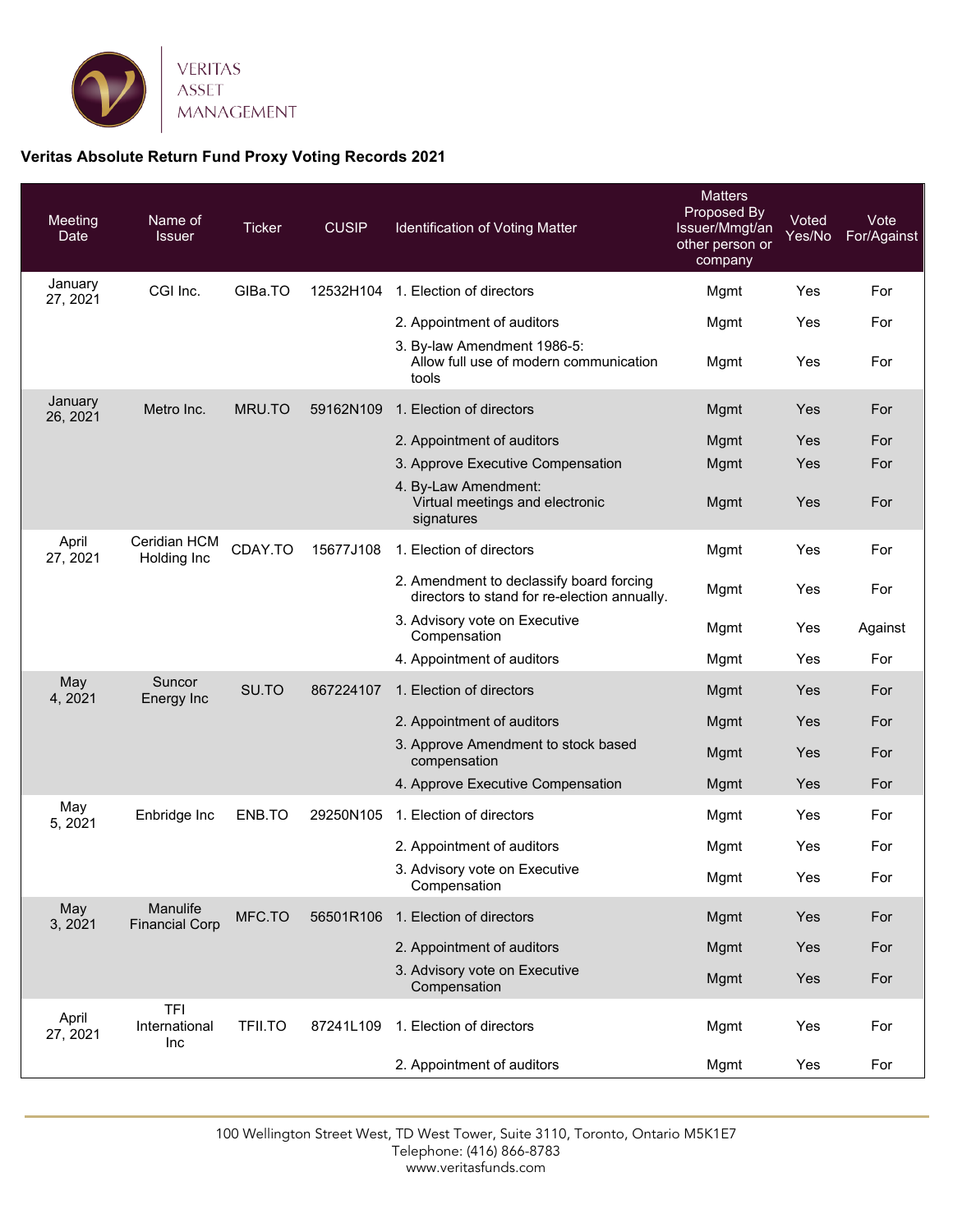

| Meeting<br>Date   | Name of<br><b>Issuer</b>      | <b>Ticker</b> | <b>CUSIP</b> | Identification of Voting Matter                     | <b>Matters</b><br>Proposed By<br>Issuer/Mmgt/an<br>other person or<br>company | Voted<br>Yes/No | Vote<br>For/Against |
|-------------------|-------------------------------|---------------|--------------|-----------------------------------------------------|-------------------------------------------------------------------------------|-----------------|---------------------|
| May<br>5, 2021    | Sun Life<br>Financial Inc     | SLF.TO        | 866796105    | 1. Election of directors                            | Mgmt                                                                          | Yes             | For                 |
|                   |                               |               |              | 2. Appointment of auditors                          | Mgmt                                                                          | Yes             | For                 |
|                   |                               |               |              | 3. Approve Board Compensation                       | Mgmt                                                                          | Yes             | For                 |
|                   |                               |               |              | 4. Advisory vote on Executive<br>Compensation       | Mgmt                                                                          | Yes             | For                 |
| April<br>29, 2021 | <b>Capital Power</b><br>Corp  | CPX.TO        | 14042M102    | 1. Election of directors                            | Mgmt                                                                          | Yes             | For                 |
|                   |                               |               |              | 2. Appointment of auditors                          | Mgmt                                                                          | Yes             | For                 |
|                   |                               |               |              | 3. Advisory vote on Executive<br>Compensation       | Mgmt                                                                          | Yes             | For                 |
| May<br>6, 2021    | Magna<br>International<br>Inc | MG.TO         | 559222401    | 1. Election of directors                            | Mgmt                                                                          | Yes             | For                 |
|                   |                               |               |              | 2. Appointment of auditors                          | Mgmt                                                                          | Yes             | For                 |
|                   |                               |               |              | 3. Advisory vote on Executive<br>Compensation       | Mgmt                                                                          | Yes             | For                 |
| May<br>4, 2021    | TransAlta<br>Corp             | TA.TO         | 89346D107    | 1. Election of directors                            | Mgmt                                                                          | Yes             | For                 |
|                   |                               |               |              | 2. Appointment of auditors                          | Mgmt                                                                          | Yes             | For                 |
|                   |                               |               |              | 3. Advisory vote on Executive<br>Compensation       | Mgmt                                                                          | Yes             | For                 |
|                   |                               |               |              | 4. Approve Amendment to share unit plan             | Mgmt                                                                          | Yes             | For                 |
|                   |                               |               |              | 5. Approve Amendment to stock based<br>Compensation | Mgmt                                                                          | Yes             | For                 |
| May<br>7, 2021    | <b>Telus Corp</b>             | T.TO          | 87971M103    | 1. Election of directors                            | Mgmt                                                                          | Yes             | For                 |
|                   |                               |               |              | 2. Appointment of auditors                          | Mgmt                                                                          | Yes             | For                 |
|                   |                               |               |              | 3. Approve Executive Compensation                   | Mgmt                                                                          | Yes             | For                 |
|                   |                               |               |              | 4. Approve Directors Deferred Share Unit<br>Plan    | Mgmt                                                                          | Yes             | For                 |
| May<br>3, 2021    | Bombardier<br>Inc             | BBDb.TO       | 097751200    | 1. Election of directors                            | Mgmt                                                                          | Yes             | For                 |
|                   |                               |               |              | 2. Appointment of auditors                          | Mgmt                                                                          | Yes             | For                 |
|                   |                               |               |              | 3. Advisory vote on Executive<br>Compensation       | Mgmt                                                                          | Yes             | For                 |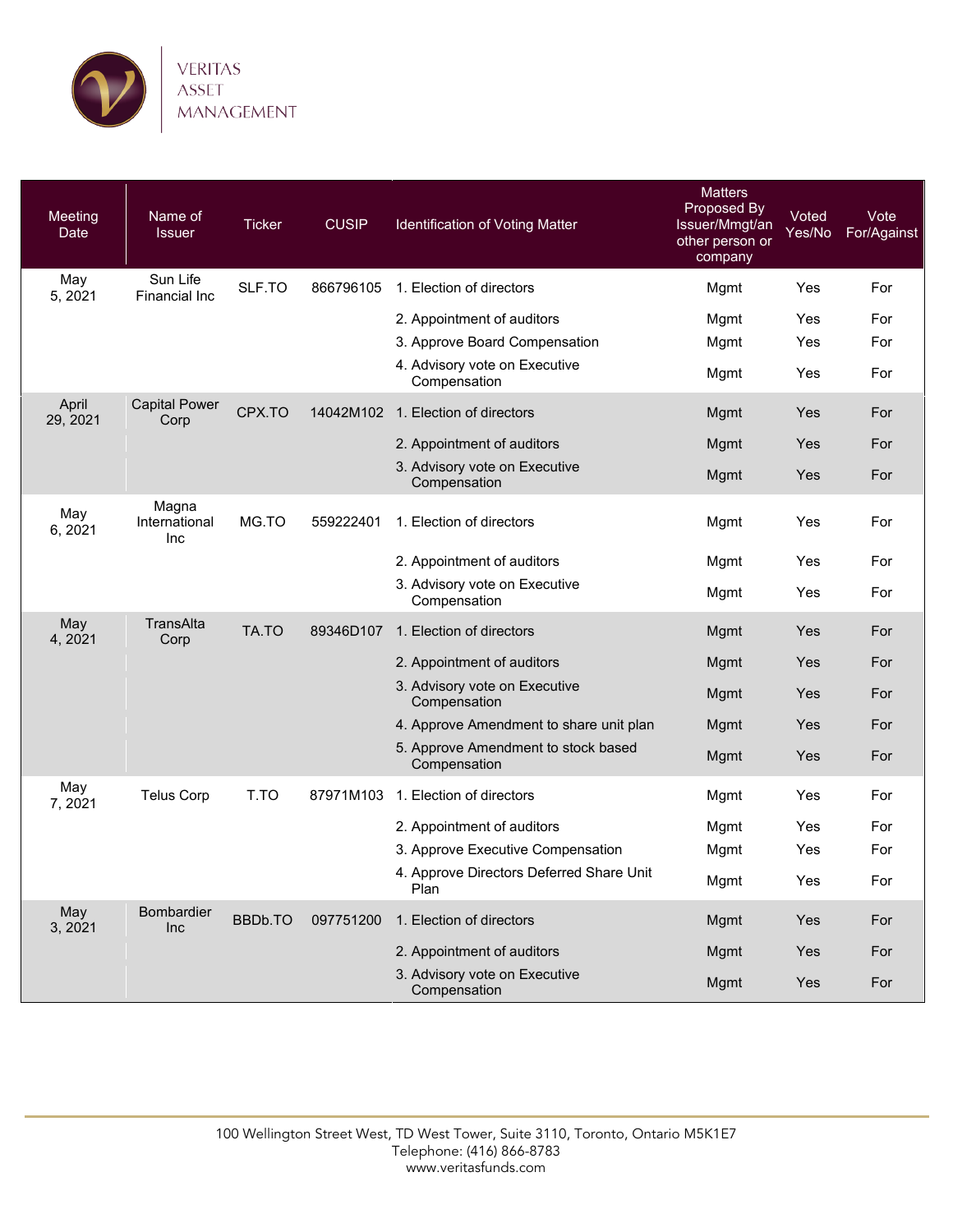

| Meeting<br>Date | Name of<br><b>Issuer</b>             | <b>Ticker</b> | <b>CUSIP</b> | Identification of Voting Matter                                                                           | <b>Matters</b><br>Proposed By<br>Issuer/Mmgt/an<br>other person or<br>company | Voted<br>Yes/No | Vote<br>For/Against |
|-----------------|--------------------------------------|---------------|--------------|-----------------------------------------------------------------------------------------------------------|-------------------------------------------------------------------------------|-----------------|---------------------|
| May<br>6, 2021  | Canadian<br>Natural<br>Resources Ltd | CNQ.TO        |              | 136385101 1. Election of directors                                                                        | Mgmt                                                                          | Yes             | For                 |
|                 |                                      |               |              | 2. Appointment of auditors                                                                                | Mgmt                                                                          | Yes             | For                 |
|                 |                                      |               |              | 3. Advisory vote on Executive<br>Compensation                                                             | Mgmt                                                                          | Yes             | For                 |
| May<br>11, 2021 | George<br><b>Weston Ltd</b>          | WN.TO         |              | 961148509 1. Election of directors                                                                        | Mgmt                                                                          | Yes             | For                 |
|                 |                                      |               |              | 2. Appointment of auditors                                                                                | Mgmt                                                                          | Yes             | For                 |
|                 |                                      |               |              | 3. Advisory vote on Executive<br>Compensation                                                             | Mgmt                                                                          | Yes             | For                 |
| May<br>13, 2021 | Home Capital<br>Group Inc            | HCG.TO        |              | 436913107 1. Election of directors                                                                        | Mgmt                                                                          | Yes             | For                 |
|                 |                                      |               |              | 2. Appointment of auditors                                                                                | Mgmt                                                                          | Yes             | For                 |
|                 |                                      |               |              | 3. Advisory vote on Executive<br>Compensation                                                             | Mgmt                                                                          | Yes             | For                 |
|                 |                                      |               |              | 4. Shareholder rights plan                                                                                | Mgmt                                                                          | Yes             | For                 |
|                 |                                      |               |              | 5. By-law Amendment No. 1A, removes<br>requirement that 25% of directors are<br><b>Canadian Residents</b> | Mgmt                                                                          | Yes             | For                 |
| May<br>10, 2021 | <b>WSP Global</b><br>Inc             | WSP.TO        |              | 92938W202 1. Election of directors                                                                        | Mgmt                                                                          | Yes             | For                 |
|                 |                                      |               |              | 2. Appointment of auditors                                                                                | Mgmt                                                                          | Yes             | For                 |
|                 |                                      |               |              | 3. Advisory vote on Executive<br>Compensation                                                             | Mgmt                                                                          | Yes             | For                 |
| May<br>11, 2021 | SNC-Lavalin<br>Group Inc             | SNC.TO        |              | 78460T105 1. Election of directors                                                                        | Mgmt                                                                          | Yes             | For                 |
|                 |                                      |               |              | 2. Appointment of auditors                                                                                | Mgmt                                                                          | Yes             | For                 |
|                 |                                      |               |              | 3. Advisory vote on Executive<br>Compensation                                                             | Mgmt                                                                          | Yes             | For                 |
| May<br>20, 2021 | Hydro One<br>Ltd                     | H.TO          |              | 448811208 1. Election of directors                                                                        | Mgmt                                                                          | Yes             | For                 |
|                 |                                      |               |              | 2. Appointment of auditors                                                                                | Mgmt                                                                          | Yes             | For                 |
|                 |                                      |               |              | 3. Advisory vote on Executive<br>Compensation                                                             | Mgmt                                                                          | Yes             | For                 |
| May<br>6, 2021  | NFI Group Inc                        | NFI.TO        |              | 62910L102 1. Appointment of auditors                                                                      | Mgmt                                                                          | Yes             | For                 |
|                 |                                      |               |              | 2. Election of directors                                                                                  | Mgmt                                                                          | Yes             | For                 |
|                 |                                      |               |              | 3. Advisory vote on Executive<br>Compensation                                                             | Mgmt                                                                          | Yes             | For                 |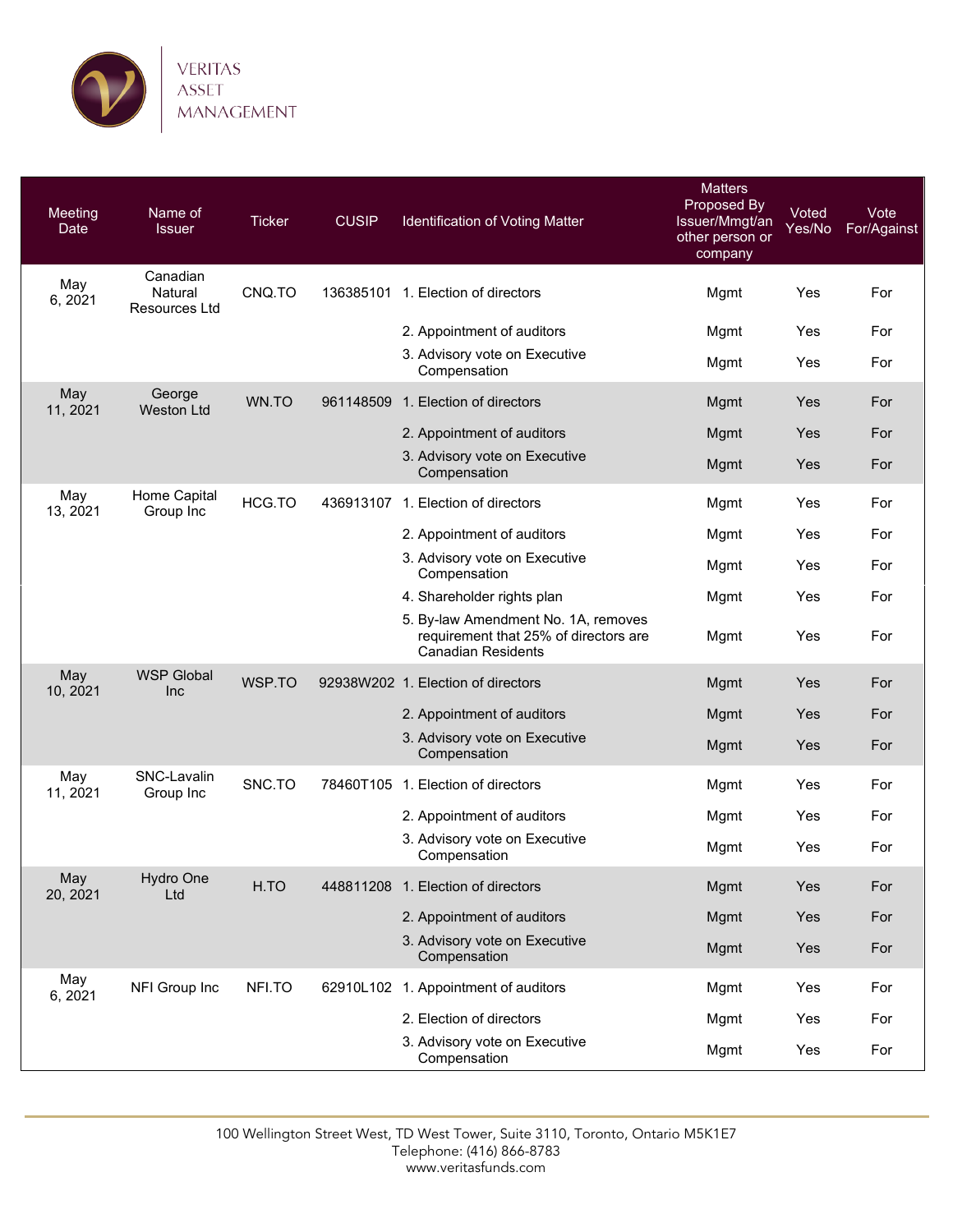

| Meeting<br>Date  | Name of Issuer                                                  | <b>Ticker</b> | <b>CUSIP</b> | Identification of Voting Matter                              | <b>Matters</b><br>Proposed By<br>Issuer/Mmgt/an<br>other person or<br>company | Voted<br>Yes/No | Vote<br>For/Against |
|------------------|-----------------------------------------------------------------|---------------|--------------|--------------------------------------------------------------|-------------------------------------------------------------------------------|-----------------|---------------------|
| May<br>20, 2021  | Shaw<br>Communications<br><b>Inc</b>                            | SJRb.TO       | 82028K200    | 1. Vote for the acquisition by Rogers<br>Communications Inc. | Mgmt                                                                          | Yes             | For                 |
| May<br>27, 2021  | Linamar Corp                                                    | LNR.TO        |              | 53278L107 1. Election of directors                           | Mgmt                                                                          | Yes             | For                 |
|                  |                                                                 |               |              | 2. Appointment of auditors                                   | Mgmt                                                                          | Yes             | For                 |
| May<br> 26, 2021 | RioCan Real<br>Estate<br><b>Investment Trust</b>                | REI_u.TO      |              | 766910103 1. Election of directors                           | Mgmt                                                                          | Yes             | For                 |
|                  |                                                                 |               |              | 2. Appointment of auditors                                   | Mgmt                                                                          | Yes             | For                 |
|                  |                                                                 |               |              | 3. Advisory vote on Executive<br>Compensation                | Mgmt                                                                          | Yes             | For                 |
| May<br>6, 2021   | <b>Crombie Real</b><br><b>Estate</b><br><b>Investment Trust</b> | CRR_u.TO      |              | 227107109 1. Election of directors                           | Mgmt                                                                          | Yes             | For                 |
|                  |                                                                 |               |              | 2. Appointment of auditors                                   | Mgmt                                                                          | Yes             | For                 |
|                  |                                                                 |               |              | 3. Advisory vote on Executive<br>Compensation                | Mgmt                                                                          | Yes             | For                 |
| May<br>5, 2021   | Maple Leaf<br>Foods Inc                                         | MFI.TO        |              | 564905107 1. Election of directors                           | Mgmt                                                                          | Yes             | For                 |
|                  |                                                                 |               |              | 2. Appointment of auditors                                   | Mgmt                                                                          | Yes             | For                 |
|                  |                                                                 |               |              | 3. Approve Executive Compensation                            | Mgmt                                                                          | Yes             | For                 |
|                  |                                                                 |               |              | 4. Approve Amendment to share option<br>plan                 | Mgmt                                                                          | Yes             | For                 |
| May<br>6, 2021   | Fortis Inc                                                      | FTS.TO        |              | 349553107 1. Election of directors                           | Mgmt                                                                          | Yes             | For                 |
|                  |                                                                 |               |              | 2. Appointment of auditors                                   | Mgmt                                                                          | Yes             | For                 |
|                  |                                                                 |               |              | 3. Approve Executive Compensation                            | Mgmt                                                                          | Yes             | For                 |
| May<br>7,2021    | Killam<br><b>Apartment REIT</b>                                 | KMP_u.TO      |              | 49410M102 1. Election of directors                           | Mgmt                                                                          | Yes             | For                 |
|                  |                                                                 |               |              | 2. Appointment of auditors                                   | Mgmt                                                                          | Yes             | For                 |
|                  |                                                                 |               |              | 3. Advisory vote on Executive<br>Compensation                | Mgmt                                                                          | Yes             | For                 |
| June<br>22, 2021 | <b>ARC Resources</b><br>Ltd                                     | ARX.TO        |              | 00208D408 1. Election of directors                           | Mgmt                                                                          | Yes             | For                 |
|                  |                                                                 |               |              | 2. Appointment of auditors                                   | Mgmt                                                                          | Yes             | For                 |
|                  |                                                                 |               |              | 3. Advisory vote on Executive<br>Compensation                | Mgmt                                                                          | Yes             | For                 |